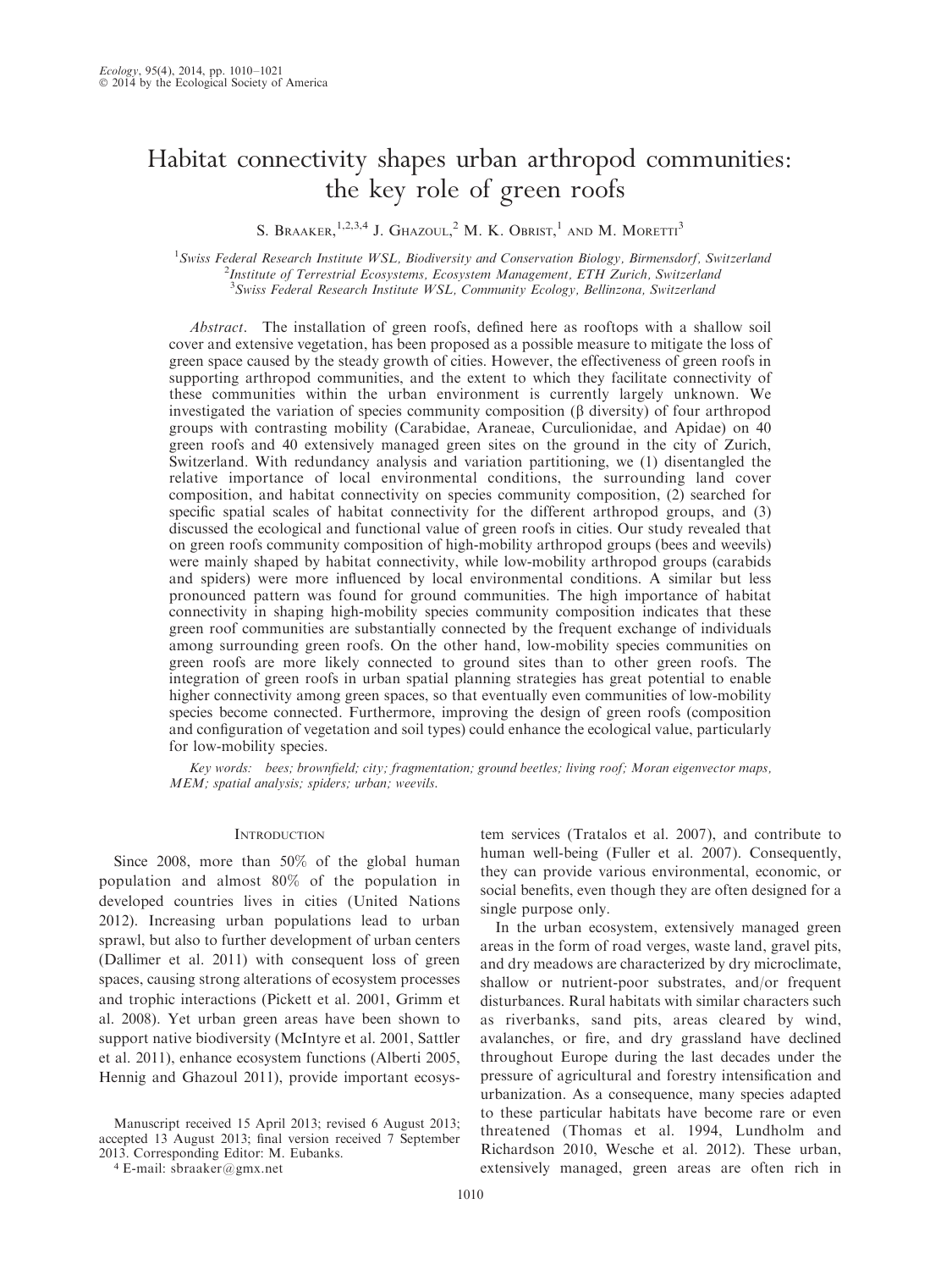ruderal or stress-tolerant plant species (sensu Grime 1977) and can act as refuges for some species, both fauna and flora, that have declined in extensively managed, rural, green areas (Maurer et al. 2000, Ockinger et al.  $2009a$ . To counteract the loss of green space in cities, green roofs, defined as rooftops with a shallow soil cover and extensive vegetation, have recently been widely promoted (Gedge and Kadas 2005, Brenneisen 2006, Francis and Lorimer 2011). The ecosystem functions and services of green roofs related to biogeochemical cycles have been well investigated (e.g., Oberndorfer et al. 2007, Berndtsson 2010), while only a few studies have focused on the potential of green roofs as habitat for biodiversity (Brenneisen 2006, Olly et al. 2011, Tonietto et al. 2011). Nonetheless, it is currently unknown what processes shape arthropod assemblages on green roofs, whether green roof communities are connected to each other and with habitats on the ground level and, hence, whether green roofs function as stepping stones (Francis and Lorimer 2011). Understanding the mechanisms that explain species' distributions in urban ecosystems is essential for the development of efficient strategies to enhance the ecological and functional value of urban habitats.

Leibold et al. (2004) defined four distinct paradigms for metacommunity theory, of which two describe the mechanism of community assembly  $(\beta$  diversity) in environmentally heterogeneous habitat patches that are relevant to our study. The species-sorting paradigm predicts that community composition is mainly influenced by niche processes (local environmental conditions and species interactions) while the mass-effect paradigm assumes that dispersal processes (immigration and emigration) shape community assemblages principally. These two paradigms are not mutually exclusive; rather, they can both shape the community composition to varying degrees depending on the characteristics of the species within the investigated community (Logue et al. 2011).

The quantification of successful dispersal of organisms in empirical studies is very difficult and costly, thus empirical habitat connectivity models investigating connectivity in relation to biotic dispersal processes are usually based on the observation of few individuals, which limits the generalization of the results. An alternative approach is to assess the response of species community composition to habitat connectivity. Community composition at a given site is defined in this study as the ensemble of species sampled with their abundance  $(\beta$  diversity, species by sites matrix with abundances). Habitat connectivity for a given community depends on the resource requirements (e.g., habitat and food) and the mobility of the species that the community is composed of (With et al. 1997, Baguette and Van Dyck 2007). The term ''mobility'' comprises two subordinates (Van Dyck and Baguette 2005), (1) routine movement performed to access daily resources (e.g., foraging), and (2) dispersal movement (e.g., movement from a natal/breeding site to another breeding site). Since both movement types can be relevant, especially in fragmented landscapes, the term mobility will be used for both routine and dispersal movement together (Van Dyck and Baguette 2005). Resource requirements and mobility must be taken into account for the determination of the appropriate scale, called scale of effect, at which community composition is best predicted by environmental variables such as habitat connectivity or surrounding land cover (Jackson and Fahrig 2012). Communities dominated by species with low mobility are expected to respond to smaller scales of effect than species with high mobility (Baguette and Van Dyck  $2007$ , Öckinger et al.  $2009b$ ). Further, species moving randomly or passively are predicted to respond to smaller scales than species whose movement depends on biotic (e.g., social cues), or abiotic cues (e.g., landmarks) referred to as uninformed and informed movement, respectively (Clobert et al. 2009, Jackson and Fahrig 2012).

In our study, we investigated how local and dispersal processes affected variation in arthropod community composition  $(\beta$  diversity, species by sites matrix with abundances) among 40 green roofs and 40 ground sites in the central European city of Zurich, Switzerland. To identify the relative importance of these two processes, we measured local environmental conditions at the sampling site (local processes) the composition of the surrounding land cover (both local and dispersal processes, depending on the scale), and habitat connectivity (dispersal processes); See Fig. 1. We investigated variation in arthropod communities for four arthropod groups with contrasting resource requirements and mobility: carabid beetles (Carabidae); spiders (Araneae); weevils (Curculionidae), and bees (Apidae). In particular, we sought to answer the following three questions: (1) What is the relative importance of the local environment, the surrounding land cover, and habitat connectivity for urban arthropod communities with contrasting mobility? (2) How do spatial scales of habitat connectivity differ among arthropod groups? (3) What is the ecological and functional value of green roofs in an urban landscape?

#### **METHODS**

## Sampling sites

The study was conducted in Zurich, located on a lake in the Swiss central plateau in the center of the Zurich Metropolitan Area, which has 1.9 million inhabitants according to the 2012 census. It contains densely builtup residential and industrial areas, but also a large number of historic, new public, and private green spaces (Hennig and Ghazoul 2011). A considerable number of buildings also support rooftops with intensively or extensively managed vegetation (87 ha of vegetated roofs in 2007 [Tschander 2007]). We selected 40 extensively managed green roofs with a gradient of vegetation composition, from pure Sedum to ruderal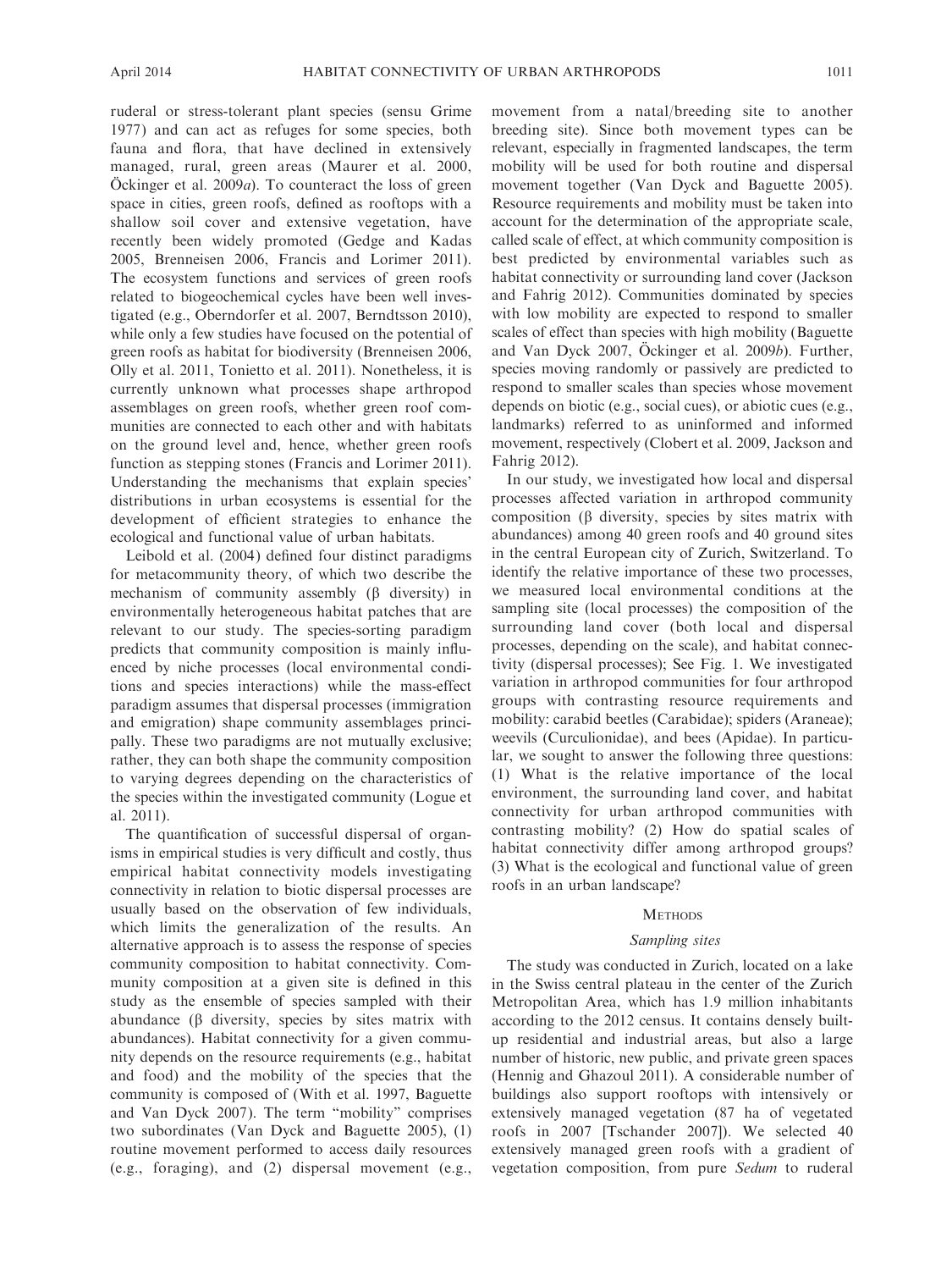and dry meadow vegetation. In addition, we selected 40 extensively managed green sites on the ground with the best possible analogue to roof vegetation, ranging from ruderal vegetation to dry meadows. Two ground sites could not be used for analyses due to equipment vandalism. The sampling sites were distributed over the entire city (Fig. 2, bottom right) with a median distance between two nearest sampling sites of 242 m  $(25\%$  quartile = 109 m; 75% quartile = 479 m.

## Arthropod data

At each site, surface-dwelling arthropods were sampled using six pitfall traps (72 mm in diameter, covered with transparent roofs 10 cm above as rain protection) arranged in isosceles triangles with a side length of 1 m, and with a minimum of 20 m distance between triplets. Air-dispersing arthropods were captured using a nondirectional trap that combined a window interception trap with a yellow pan trap (diameter 44 cm) placed 1.5 m above ground (Duelli et al. 1999). Both trap types were filled with a 0.2% Rocima solution (a bactericidefungicide from Acima, Buchs, Switzerland) and were emptied on a weekly basis between 24 May 2010 and 3 September 2010. Four arthropod groups with different routine and dispersal movement distances, and with distinct movement behavior (informed and uninformed movement), were identified to the species level by specialists (see Acknowledgements). Ground beetles (Carabidae, hereafter carabids) are ground-dwelling beetles that are mainly aerial dispersers in open habitats (Riecken and Raths 1996). Spiders (Araneae) are also ground dwelling, showing web-building sedentary, or cursorial (hunters by pursuing) behavior (Uetz et al. 1999). Many species are able to perform passive, uncontrolled, aerial dispersal by ballooning (Bell et al. 2005). Weevil species (Curculionidae) in open habitats are reasonably good fliers, able to perform long-distance dispersal, and are known to react to pheromones or plant cues (Solbreck 1980, Francke and Dettner 2005). Bees are good fliers, sometimes disperse long distances, and rely on biotic and abiotic cues (Biesmeijer and Slaa 2004, Zurbuchen et al. 2010). Although we recognize that mobility at the species level within these four taxonomic groups varies, we assume variation in mobility within arthropod communities to be smaller than between communities. We distinguished between low-mobility community groups (carabids and spiders) and high-mobility community groups (weevils and bees) based on the above-mentioned mobility and the ability to use cues for movement. Honey bees (Apis mellifera) were excluded from the analysis since they are dependent on the location of apiaries and are thus likely to show different responses to wild bees. To investigate potential differences in response between communities on roof and ground sites, we conducted separate analyses for three community types for each arthropod group, respectively (carabids, spiders, weevils, and bees): (1) roof communities, made up of roof sites only (roof ); (2)

ground communities, made up of ground sites only (ground); and (3) the combination of roof and ground communities, all sites (roof  $+$  ground), to have a further indication of connectivity between roof and ground communities. This resulted in a total of 12 species by sites matrices with abundances, subsequently referred to as arthropod communities.

## Environmental variables

We measured three sets of environmental variables (Table 1) related to local and dispersal processes expected to affect arthropod community composition  $(\beta$  diversity, species by sites matrix with abundances). The first variable set comprised six local variables that we predicted to be related to niche processes, describing the age of the vegetation (age), the size of the sampling site (size), the proportion of bare ground (bare ground), the proportion of forbs (forbs), the number of plant species (plants), and flower abundance (flowers). Flower units were counted in a  $3-m^2$  area, with a stratified distribution at each site every second week. Densely clustered floral heads such as Apiaceae, Asteraceae, and Fabaceae were counted as a single flower unit. Flower abundance per site was averaged across the whole sampling period.

For the second variable set, we quantified the proportion of six different land cover types (buildings, impervious areas [impervious], woody plants [wood], urban extensively managed green areas [extensive green], homogeneous green, and structured green) at four spatial scales (100, 200, 300, and 400 m radii) around our sampling sites (Table 1). In order to exclude the spatial overlap between the local and the land cover variable set a priori, which would influence the intended variation partitioning analyses, the area in a radius of 50 m around the sampling sites was excluded from the 100– 400 m radii. We retrieved land cover types from a GIS habitat map of Zurich at the level of individual lots with a precision of  $\pm 10$  m (Biotoptypenkartierung der Stadt Zürich 2010), in combination with GIS layers of buildings and streets from the Swiss Federal Office of Topography (Vector25 Swisstopo 2011). To be sure that the scale was arthropod community specific, we performed redundancy analyses (Baranyi et al. 2011) with each arthropod community (as multivariate response) and land cover type at different radii (as univariate predictor) and selected only the raduis, resulting in highest adjusted  $R^2$ ,  $R^2_{\text{adj}}$  (Peres-Neto et al. 2006).

The third variable set, called connectivity, consisted of two subsets: landscape configuration and spatial patterns. For the first subset, we used three landscape configuration metrics (McGarigal et al. 2012, Rempel et al. 2012): edge density (edge), mean proximity (proximity), and mean nearest neighbor distance (neighbor) at four spatial scales (100, 200, 300, and 400 m radii ) with four distinct binary landscape classifications dividing land cover into either suitable habitat or hostile matrix, subsequently referred to as habitat-matrix classifications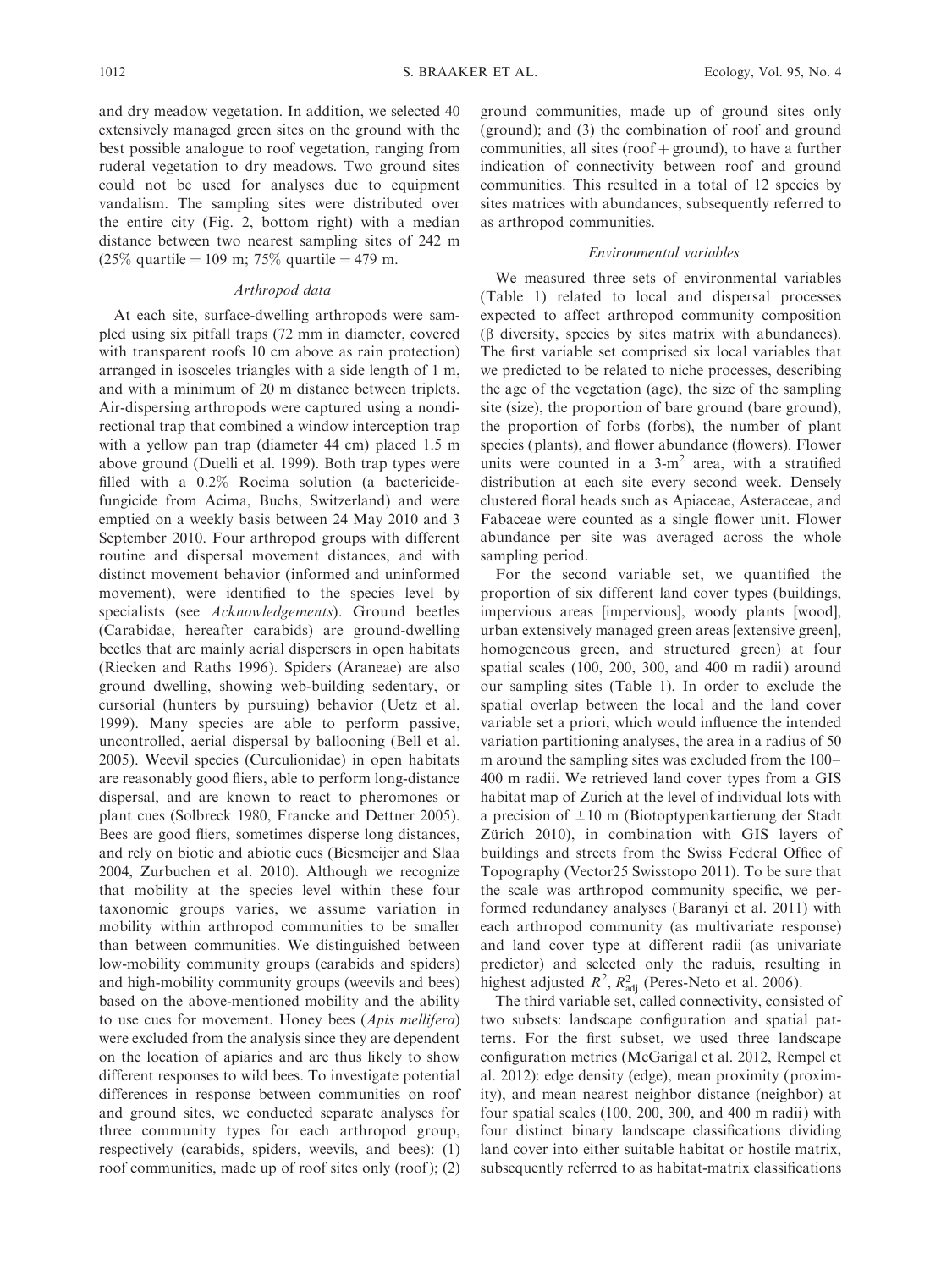

FIG. 1. Overall scheme of the data sets and analyses performed. Four arthropod groups of three community types (Roof, Ground, and Roof + Ground) were analyzed, resulting in a total of 12 analyses. Three variable sets (local, land cover, and habitat connectivity) were used to explain variation in arthropod communities. In the Venn diagram of variation partitioning  $[x]$  are pure fractions,  $[x + y]$  are joint fractions of the predictor sets according to Fig. 2 and Appendix: Table A2. See *Methods* for a detailed description of the analyses.

(Table 1). To account for the various mobility and resource requirements of the investigated arthropod communities, we used only the combination of scale with habitat-matrix classification resulting in the highest  $R_{\text{adj}}^2$  for the respective arthropod community. For the second subset of habitat connectivity, we searched for explanatory variables that describe spatial patterns at different scales for each arthropod community using Moran's eigenvector maps MEM (MEM; Dray et al. 2006). These spatial patterns reflect the habitat connectivity among sites. The MEM method, a generalization of the Principal Coordinates of Neighbor Matrices, PCNM, is based on the eigenvalue decomposition of geographic connectivity matrices among sampling sites. This means that MEM decomposes the spatial relationships into components, called eigenvectors, which represent the variation at specific spatial scales. Eigenvectors, or principal coordinate axes, resulting from the connectivity matrices reflect the decompositions of Moran's *I* statistic into all mutually orthogonal maps that can be generated from a given connectivity matrix (Griffith and Peres-Neto 2006). Through a selection process, eigenvectors with significant spatial autocorrelation are chosen, which can then be used as explanatory variables for spatial patterns. Several MEM variables, thus several spatial patterns, can simultaneously describe the community structure in the landscape. We performed the following sequential steps to detect spatial MEM variables as suggested by Borcard et al. (2011): (1) the definition of a neighborhood graph (Gabriel graph) of sites as binary connectivity matrix (R-package spdep; Bivand 2011), (2) the construction of MEMs (R-package spacemakeR; Dray 2010), (3) the selection of eigenvectors with positive and negative spatial correlation, and (4) the identification of the model with selected eigenvectors that results in the lowest Akaike information criterion with small sample size correction ( $AIC_c$ ; Burnham and Anderson 2002). For each arthropod community, we mapped the fitted site scores of the final selected eigenvectors to discriminate between large-, medium-, and small-scale spatial patterns (eigenvectors 1–3 are large, 6–10 are medium, and  $>15$  are small scale; Borcard et al. 2011).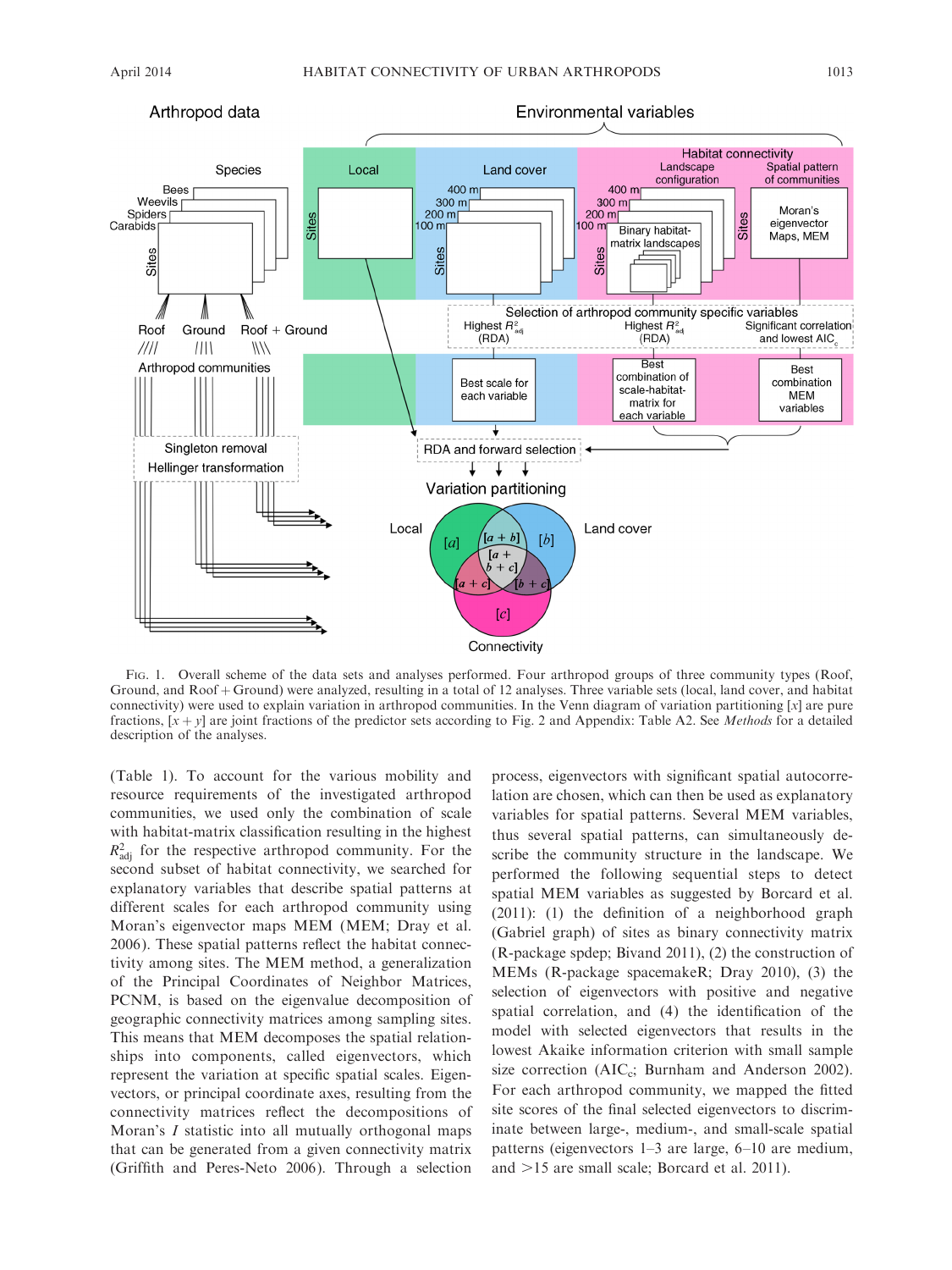

FIG. 2. Moran's eigenvector maps, MEM. Five examples of fitted sampling site scores of selected eigenvectors, MEM variables, are plotted on a geographical coordinate grid. Increasing size of the symbols corresponds to increasing positive values, in black, and increasing negative values, in white, of the eigenvector (Hawkins et al. 2007). Communities with the same color show similarity in species composition, and the size of the symbols indicates the level of similarity; small symbols stand for low similarity, large symbols stand for high similarity. From left to right, the top row shows selected MEM variables for roof  $+$  ground (RG) communities of large (RG-MEM2, selected for bees; see Table 2), medium (RG-MEM8, carabids and bees), and small (RG-MEM50, carabids) spatial scale. The bottom row shows, from left to right, the large-scale variable for ground (G) communities (G-MEM2, weevils and spiders) and the small-scale variable for roof  $(R)$  communities (R-MEM29, carabids and spiders). The last square shows a map of Zurich with the sampling sites. Forest is represented in black, lakes and rivers in white, and buildings in dark gray. All other land cover types are in light gray. The prominent straight gray line in the middle of the map represents the main railway track.

#### Statistical analyses

To answer the research questions, we performed the three analysis steps (variable selection, redundancy analysis, and variation partitioning) that are illustrated in Fig. 1. All analyses were done separately for the 12 arthropod communities (species by sites matrices with abundances). First, we used a variable-selection process to identify the variables within our three sets of variables (local, land cover, and connectivity) that significantly shape the arthropod communities. We excluded singletons, since the absence of rare species at sites is likely a sample-size effect that might artificially increase the variance of the analyses. The abundance of species was Hellinger-transformed to reduce the effect of extreme values and the effect of double absences in the species by sites matrix (Legendre and Gallagher 2001). To achieve normality of variables, we used arcsine transformation

for all variables measured as proportions (arcsin $\sqrt{p}$ , where  $p$  is a proportion),  $log_{10}$  transformation for size and flowers, and  $log_{10}(x + 1)$  transformation for the variable age. Variables within variable sets with a variance inflation factor (VIF) value  $>$ 3 were iteratively excluded from the analysis to minimize collinearity effects (Zuur et al. 2009). For each variable set, we ran a forward selection with a double stopping criteria that assures a correct Type I error (Blanchet et al. 2008), to identify the variables significantly explaining variation in community composition ( $P < 0.05$  after 10 000 random permutations). Second, we used a constrained canonical ordination method (redundancy analysis, RDA) to explain the variation in community composition. RDA combines multivariate multiple linear regression analysis with principal component analysis to model multivariate response data, in this study, community composition.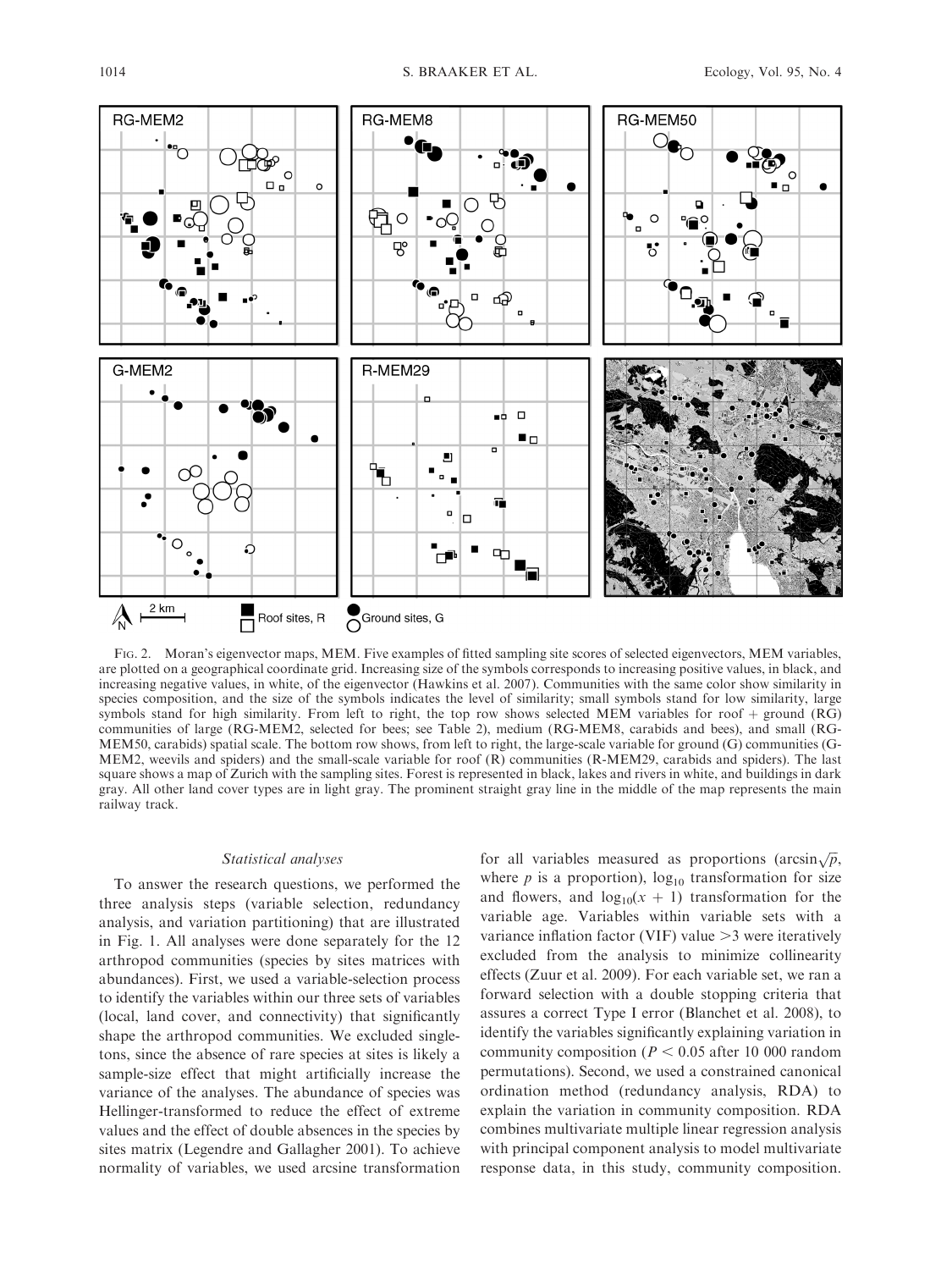| TABLE 1. Environmental variable sets used to assess local and dispersal processes that shape community composition. |  |
|---------------------------------------------------------------------------------------------------------------------|--|
|---------------------------------------------------------------------------------------------------------------------|--|

| Variable                                                                                                                                                       | Description                                                                                                                                                                                                                                                                                                                                                            |  |  |  |
|----------------------------------------------------------------------------------------------------------------------------------------------------------------|------------------------------------------------------------------------------------------------------------------------------------------------------------------------------------------------------------------------------------------------------------------------------------------------------------------------------------------------------------------------|--|--|--|
| Local (local processes)                                                                                                                                        |                                                                                                                                                                                                                                                                                                                                                                        |  |  |  |
| Age<br><b>Size</b><br>Bare ground<br>Forbs<br>Plants<br><b>Flowers</b>                                                                                         | Age of vegetation measured in years since last structural modification.<br>Area in square meters.<br>Proportion covered by bare ground.<br>Proportion covered by herbaceous flowering plants, without Crassulaceae.<br>Number of plant species.<br>Mean flower abundance.                                                                                              |  |  |  |
| Land cover composition as proportions in 100 m, 200 m,<br>300 m, 400 m radii (local and dispersal processes)                                                   |                                                                                                                                                                                                                                                                                                                                                                        |  |  |  |
| <b>Buildings</b><br>Impervious<br>Wood<br>Extensive green<br>Homogeneous green<br>Structured green                                                             | Any kind of building.<br>Impervious surfaces (e.g., asphalt roads, parking lots, squares).<br>Groups of bushes and trees, forest patches.<br>Extensively managed urban green areas (e.g., road verges, waste land).<br>Homogeneous urban green without vegetation structures (e.g., lawns, meadows).<br>Urban green with vegetation structures (e.g., gardens, parks). |  |  |  |
| Habitat connectivity (dispersal process)                                                                                                                       |                                                                                                                                                                                                                                                                                                                                                                        |  |  |  |
| Landscape configuration in 100 m, 200 m, 300 m, and<br>400 m radii measured based on four binary landscape<br>classifications (habitat-matrix classifications) |                                                                                                                                                                                                                                                                                                                                                                        |  |  |  |
| Edge†                                                                                                                                                          | Edge density is the sum of the lengths of landscape boundaries between habitat and                                                                                                                                                                                                                                                                                     |  |  |  |
| Proximity†                                                                                                                                                     | matrix divided by the total landscape area.<br>Mean proximity is the sum of habitat area divided by the squared nearest distance<br>(edge to edge) between the habitat and the focal habitat patch, summed across all<br>habitat patches in the landscape and divided by the total number of habitat<br>patches.                                                       |  |  |  |
| Neighbor <sup>†</sup>                                                                                                                                          | Mean nearest neighbor distance is the sum of the distance (edge to edge) to the<br>nearest habitat in the landscape for each habitat patch, divided by the number of<br>habitat patches.                                                                                                                                                                               |  |  |  |
| Habitat-matrix classifications used to calculate edge,<br>proximity, and neighbor                                                                              |                                                                                                                                                                                                                                                                                                                                                                        |  |  |  |
| <b>Brown</b><br>Urbangreen<br>Vegetation                                                                                                                       | Habitat, extensive green and green roofs; matrix, all other land cover types.<br>Habitat, homogeneous green and structured green; matrix, all other land cover types.<br>Habitat, extensive green, green roofs, homogeneous, and structured green; matrix, all<br>other land cover types.                                                                              |  |  |  |
| Nonvertical                                                                                                                                                    | Habitat, all land cover types except matrix; matrix, buildings and woody plants.                                                                                                                                                                                                                                                                                       |  |  |  |
| Spatial patterns of communities                                                                                                                                |                                                                                                                                                                                                                                                                                                                                                                        |  |  |  |
| <b>MEM</b> variables                                                                                                                                           | Significant spatial variables of Moran's eigenvector maps (MEM). MEM variables<br>describe spatial patterns at large (eigenvectors $1-3$ ), medium (eigenvectors $6-10$ ),<br>and small (eigenvectors $>15$ ) scales. For details, see <i>Methods</i> .                                                                                                                |  |  |  |

Notes: Local variables are measured at the scale of the sampling site. The scales for land cover and habitat connectivity variables are selected specifically for each arthropod community.

- Calculated with ArcGis extension Patch Analyst 4 (Rempel et al. 2012) for Fragstats (McGarigal et al. 2012).

Third, we applied variation partitioning to quantify pure and joint contribution of the three groups of independent variables (local, land cover, and connectivity) to model prediction. With this method, only pure fractions can be tested for significance. Variation partitioning has previously been used successfully to disentangle the impact of local and spatial processes on variation in community composition (Legendre et al. 2005). We applied RDA and variation partitioning with the R package vegan (Oksanen et al. 2011), using as explanatory matrices the significant variables grouped into local, land cover, and connectivity variables, and the species by sites matrices with abundances as response. To make the results comparable among analyses, we standardized the variation explained by pure and joint fractions of the three variable sets with the total variance explained. Statistical analyses were performed using R version 2.13.0 (R Development Core Team 2011) unless otherwise stated.

## **RESULTS**

During an 11-week period from May to September we captured 8676 carabids (39% of specimens on roofs) from 72 sepecies, 26 070 spiders (45% on roofs) from 163 species, 5157 weevils (26% on roofs) from 118 species, and 8181 bees (58% on roofs) from 126 species. A high proportion of species occurred only on roof sites (e.g., 21% of spider species) or only on ground sites (e.g., 39% of bee species) and around 50% of the sampled species occurred on both roof and ground sites (Appendix: Table A1). The proportion of total individuals caught in window interception traps compared to pitfall traps (carabids, 10%; spiders, 3%; weevils, 64%; bees, 79%) was in line with the expected lower mobility of carabids and spiders, and the expected higher mobility of weevils and bees.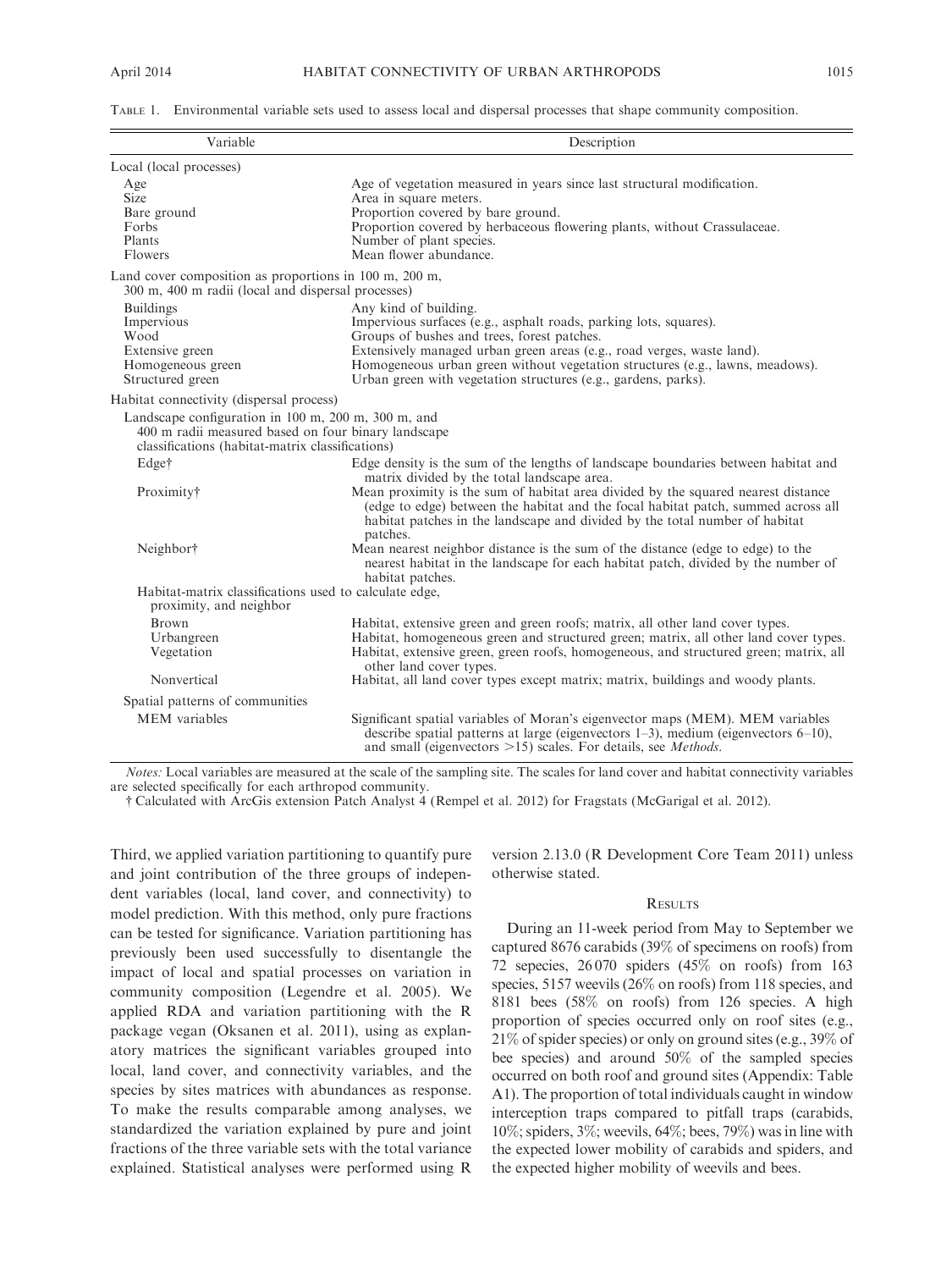|                                                           | Roof                              |                              |                             |                                  | Ground   |                                  |
|-----------------------------------------------------------|-----------------------------------|------------------------------|-----------------------------|----------------------------------|----------|----------------------------------|
|                                                           | Carabids                          | Spiders                      | Weevils                     | <b>Bees</b>                      | Carabids | Spiders                          |
| Local                                                     |                                   |                              |                             |                                  |          |                                  |
| Forbs                                                     | $\mathbf x$                       | X                            |                             |                                  |          |                                  |
| Bare ground<br><b>Size</b>                                | X                                 | X                            |                             |                                  | X<br>X   | X<br>X                           |
| Age<br>Plants<br>Flowers                                  |                                   | X                            |                             |                                  |          |                                  |
| Land cover                                                |                                   |                              |                             |                                  |          |                                  |
| <b>Buildings</b><br>Homogeneous green<br>Structured green |                                   | 300                          |                             | 400                              | 400      | 100<br>200                       |
| Wood                                                      | 300                               |                              | 400                         | 400                              | 400      | 200                              |
| Connectivity                                              |                                   |                              |                             |                                  |          |                                  |
| Landsacape configuration                                  |                                   |                              |                             |                                  |          |                                  |
| Edge<br>Proximity<br>Neighbor                             | Nonvertical 200<br>Vegetation 300 | Brown 200<br>Nonvertical 400 | Brown 400<br>Vegetation 300 | Vegetation 300<br>Vegetation 200 |          | Vegetation 200<br>Vegetation 200 |
| Spatial pattern                                           |                                   |                              |                             |                                  |          |                                  |
| <b>MEM</b> variables                                      | R 29                              | R 29                         | R 6                         | R 9, 35                          |          | G <sub>2</sub>                   |

TABLE 2. Environmental variables (Table 1) significantly explaining community compositions.

Notes: Selected local variables are indicated by x's. For the selected land cover variables, the radius scale is indicated (in meters). Connectivity variables are divided into landscape configuration and spatial patterns. For the selected landscape configuration metrics, the habitat-matrix classification (Table 1) followed by the scale is shown. Spatial patterns of communities are described by selected MEM variables for roof, ground, and roof  $+$  ground communities; see Methods. Cells are empty if no variables have been selected; e.g., roof communities of carabids were significantly shaped by forbs, bare ground, wood in 300 m radius, the connectivity variables proximity calculated with nonvertical in 200 m radius, neighbor with vegetation in 300 m radius and by the spatial small scale pattern MEM R29.

## Variables affecting roof and ground arthropod communities

Table 2 summarizes the environmental variables that significantly explain variation in arthropod species composition of each taxa for roof, ground, and roof  $+$ ground communities.

Roof communities.—Carabid and spider communities were both influenced by the proportion of forbs and bare ground, while age was significant for spiders only (Table 2). Bare ground shaped weevil assemblages, whereas none of the local variables affected bee communities on roofs. Only a few variables of the surrounding land cover had an effect on roof communities, with the proportion of wood being the most frequently selected variable. Both the landscape configuration metrics proximity and neighbor and the spatial community patterns (MEM variables) were frequently selected connectivity variables. The spatial scale related to MEM variables of roof communities was larger (i.e., small MEM scores) for weevils and bees, as expected from their higher mobility (see selected MEM variables mapped in Fig. 2).

Ground communities.—All ground communities were shaped by the local variables bare ground and size and by the land cover variables buildings and wood (Table 2). Additionally, for bees, the proportion of homogeneous green and structured green were significant. Only carabid communities were not shaped by connectivity at all, while spiders and weevils were affected by landscape

configuration metrics edge and proximity. For bees, only the connectivity variables edge and neighbor were significant.

 $Root + ground$  *communities.*—Forbs, bare ground, and size were the main local variables that shaped roof  $+$ ground communities, while age only played a role for spiders and plants only for weevils (Table 2). The proportion of buildings and wood affected all arthropod groups with increasing scales according to the mobility of the group (carabids, 100 m radius; bees, 400 m radius), whereas homogeneous green and structured green were only significant for bees. The landscape configuration metric edge, calculated with habitatmatrix classification using non-vertical land cover as habitat, was important for all arthropods; proximity only affected spiders and weevils, while neighbor was significant for carabids, spiders, and bees. Significant spatial community patterns, MEMs, were detected, with the spatial scale increasing with higher mobility of the arthropod group. Most importantly, mapping of selected MEM variables showed a clustering of roof and ground communities that indicates a similarity and thus connectivity between nearby roof and ground sites (Fig. 2).

## Relative importance of connectivity compared to local and land cover variables

All environmental variable sets together explained between 8% (weevils on roofs) and 26.2% (spiders on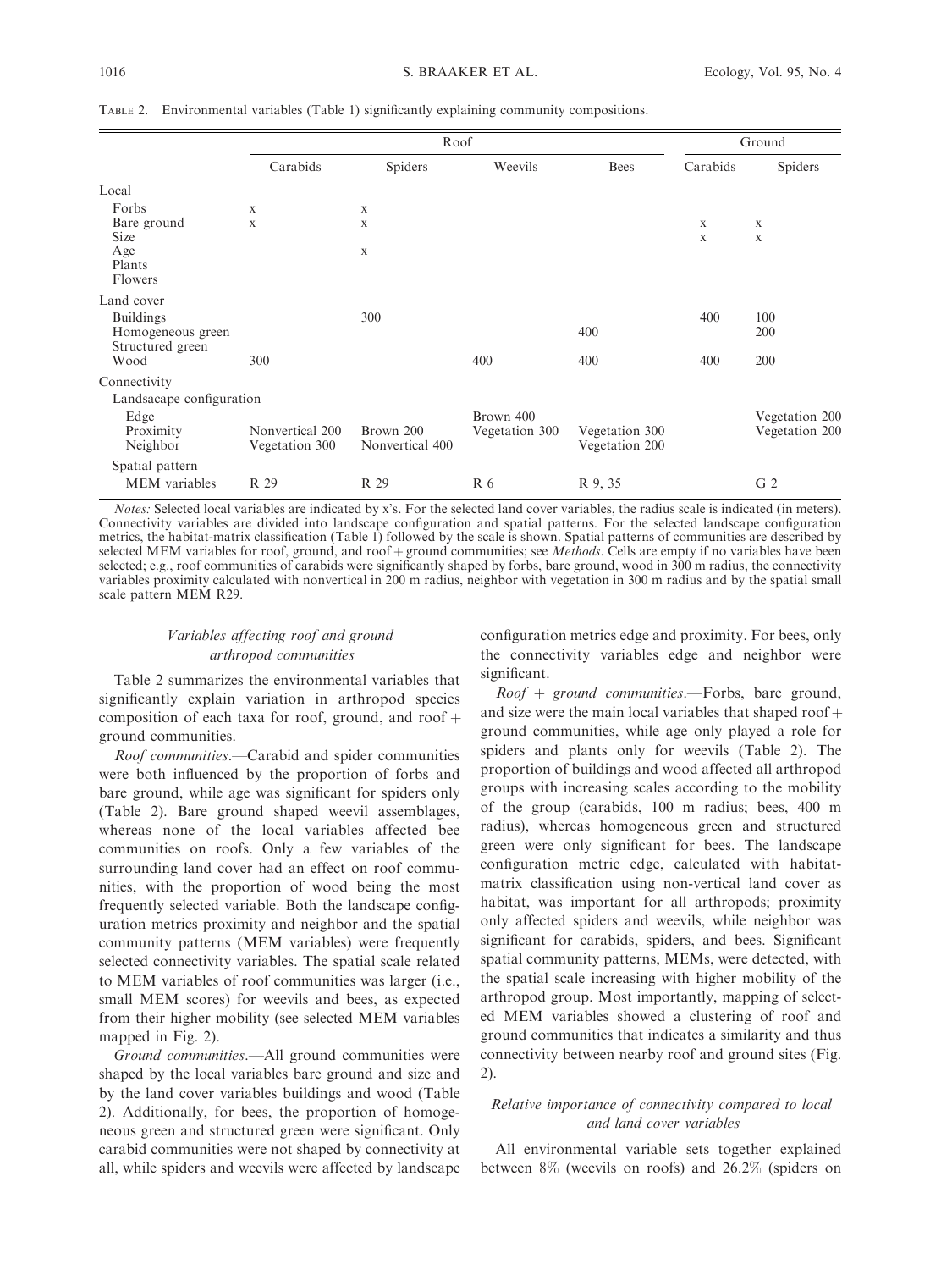|                                   | Ground          | $Root + ground$ |                 |                 |                 |
|-----------------------------------|-----------------|-----------------|-----------------|-----------------|-----------------|
| Weevils                           | <b>Bees</b>     | Carabids        | Spiders         | Weevils         | <b>Bees</b>     |
|                                   |                 |                 |                 |                 |                 |
|                                   |                 | $\mathbf X$     | $\mathbf X$     | $\mathbf X$     | $\mathbf X$     |
| X                                 | $\mathbf X$     | X               | $\mathbf X$     | $\mathbf X$     | X               |
| X                                 | X               |                 | $\mathbf x$     | X               | $\mathbf{x}$    |
|                                   |                 |                 | $\mathbf X$     |                 |                 |
|                                   |                 |                 |                 | X               |                 |
|                                   |                 |                 |                 |                 |                 |
| 300                               | 100             | 100             | 100             | 400             | 400             |
|                                   | 300             |                 |                 |                 | 300             |
|                                   | 100             |                 |                 |                 | 100             |
| 200                               | 200             | 100             | 200             | 200             | 400             |
|                                   |                 |                 |                 |                 |                 |
|                                   |                 |                 |                 |                 |                 |
| Nonvertical 200<br>Vegetation 200 | Nonvertical 400 | Nonvertical 100 | Nonvertical 200 | Nonvertical 100 | Nonvertical 400 |
|                                   |                 |                 | Vegetation 200  | Vegetation 200  | Urbangreen 200  |
|                                   | Urbangreen 200  | Brown 200       |                 | Brown 100       |                 |
| G <sub>2</sub>                    |                 | RG 8, 16, 50    | <b>RG 10</b>    | RG 6            | RG 2, 3, 8      |

TABLE 2. Extended.

ground sites) of variance in community composition (Appendix: Table A2). The relatively low total variance explained, which is nevertheless comparable to other urban studies (Sattler et al. 2010, Bates et al. 2011), is likely the consequence of the heterogeneous landscape of cities and potentially of some unmeasured variables. The maximal difference in total variance explained of roof, ground, and  $\text{roof} + \text{ground}$  communities for the same arthropod group ranged between 0.99% for bees to 6.29% for carabids.

Roof communities.—Local variables explained a large proportion of relative variance in the community composition of carabids and spiders (40–50%; Fig. 3), while they were not relevant for bees and weevils. Pure land cover fractions were small for all arthropods and there were no joint fractions with local variables. For carabids and spiders, connectivity fractions contributed to 30–50% of the total variance. For weevils and bees, connectivity was by far the most important variable  $(>80\%)$ . The pure connectivity fraction for weevils and bees was very high (40–70%). In general, the importance of connectivity was higher and consequently the importance of local variables was lower for weevil and bee communities compared to carabid and spider communities.

Ground communities.—Pure local fractions were relevant and significant for spiders and carabids only (17– 43%; Fig. 3, Appendix: Table A2 for significance of pure fractions), in contrast to pure and joint fractions of land cover, which were relatively large (30–60%) for all arthropods. Land cover fractions were similarly high for carabids, spiders, and bees (60%) and smaller only for weevils (30%). Connectivity did not explain any variance for carabids, while pure connectivity fractions were significant for weevils and joint connectivity fractions accounted for a large part of variance explained for spiders, weevils, and bees (40–50%). The importance of connectivity fractions was higher and the importance of local fractions was lower for weevils and bees than for carabids and spiders, which is consistent with the pattern detected in roof communities.

 $Root + ground$  *communities.* - Almost no variation across mobility groups of arthropods was visible for roof  $+$  ground communities (Fig. 3). Local fractions were the most important (30–60%), while pure land cover fractions were small (20%) for all arthropods except for bees. Pure connectivity fractions made up 15– 29% of total variance explained.

#### **DISCUSSION**

## Mobility and the importance of local and dispersal processes

On the 40 green roofs we investigated, we observed a higher relative importance of local processes in shaping low-mobility carabid and spider communities ( $\beta$  diversity; species by sites matrix with abundances) compared to a higher importance of dispersal processes (connectivity) in shaping high-mobility weevil and bee communities. The same pattern was also found for communities on the ground, although less pronounced. This finding is in agreement with our expectation that the importance of local processes in shaping community composition diminishes with increasing mobility and more informed movement of the arthropods. As previously suggested, in natural environments, the clearly delineated theoretic species-sorting and mass-effect paradigms of Leibold et al. (2004) are not mutually exclusive but rather the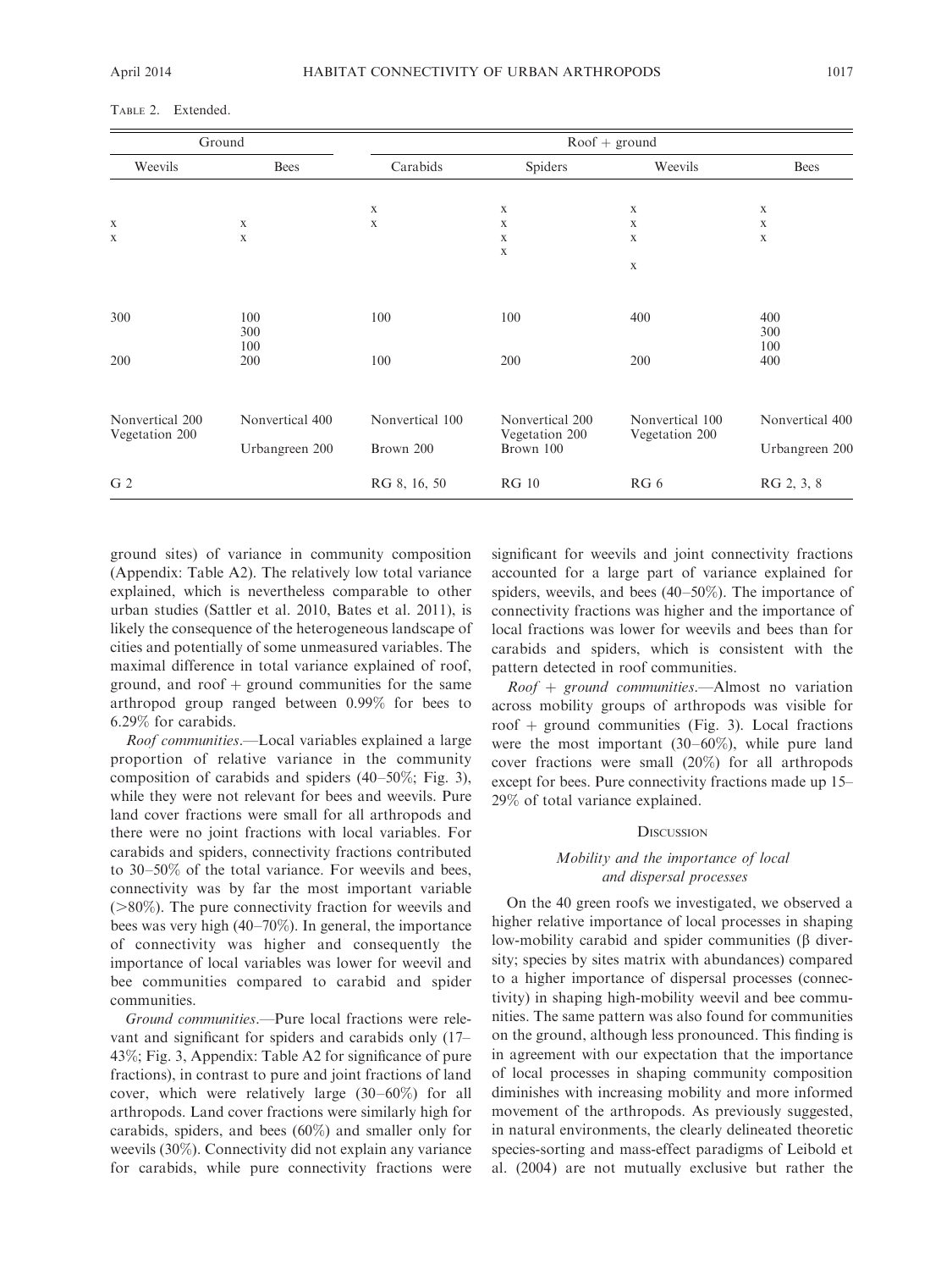importance of the processes linked to the paradigms are shifting according to the mobility of the species community (Lindstrom and Ostman 2011, Logue et al. 2011). The low influence of dispersal processes on lowmobility carabids and spiders compared to local processes, can be explained by the small spatial scale needed by carabids and spiders to access all required resources. An alternative explanation is that high dispersal costs, such as decreased motivation to move between patches, increased mortality during displacement across hostile habitat, and low probability of effective settlement in new habitats (Baguette and Van Dyck 2007), lead to reduced connectivity for lowmobility communities at the scale we measured. The effect of connectivity on low-mobility communities might be stronger if a finer spatial scale was used, but results based on such a small scale would no longer be relevant for practical implementation. In contrast, highmobility species have lower dispersal costs, and thus benefit from high dispersal rates (Thomas 2000). Especially since bees use social and landmark cues (Biesmeijer and Slaa 2004) and weevils use pheromones (Francke and Dettner 2005) to move through the landscape, their communities may be more strongly shaped by habitat connectivity.

The observed stronger impact of connectivity on roof communities compared to ground communities for all four investigated arthropod groups is likely to be the result of a combination of an environmental filtering effect restricting the colonization of vertically isolated green roofs to species, within arthropod communities, with higher mobility and ability to survive the environmental conditions on roofs, and a generally higher dispersal propensity of individuals living on green roofs (Hanski et al. 2004). The filtering effect is corroborated by the considerable number of species unique to roof sites, most likely originating from habitats outside the city. Further, it leads to communities adapted to the conditions of roof and ground sites, respectively, which might be an explanation for the higher importance of local processes and simultaneously lower importance of dispersal processes for roof  $+$  ground communities compared to high-mobility roof and ground communities (Urban 2004).

## Spatial scales of habitat connectivity

In accordance with our expectations, communities of low-mobility species respond to habitat connectivity at smaller spatial scales than most communities of highmobility species. This emphasizes that the scale of effect is strongly linked to the mobility of the species community and must be taken into account when conducting research and implementing management measures that are related to habitat connectivity (Taylor et al. 1993, Baguette and Van Dyck 2007, Jackson and Fahrig 2012). Although spatial distribution patterns from the urban fringe to the urban center have frequently been documented (Weller and Ganzhorn 2004, Ahrne et al. 2009,

Threlfall et al. 2011), we only detected such a community structure for spiders and weevils on the ground (G-MEM2 in Fig. 2), while for all other investigated communities, the spatial patterns were more complex and not related to an environmental rural–urban gradient. Ramalho and Hobbs (2012) suggested that, in contemporary cities, the mechanisms responsible for species distribution can only be partially captured with the traditional concept of a linear rural–urban gradient. Our results indicate that complex spatial patterns are not only relevant for contemporary but also for historic cities, such as Zurich, that have undergone strong polycentric expansion in recent decades (Schmid 2004).

## Ecological and functional value of green roofs

While the high potential of green roofs to increase habitat for plants and arthropods in cities has been frequently suggested (Brenneisen 2006, Tonietto et al. 2011), the function of green roofs as a connecting element in the urban habitat patchwork has not yet been investigated (Francis and Lorimer 2011). Our results, based on a community approach with a large sample size, indicate that while local factors that are related to habitat structure and complexity, such as the proportion of forbs and bare ground, play an important role for the community composition of most arthropod groups, we did not find that the size of green roofs had an effect on the community. The latter signifies that even small roofs can enhance urban biodiversity if the vegetation structure provides a suitable habitat for different species. The importance of the connectivity variables in explaining the variance of high-mobility roof communities implies movement among roofs, while the spatial clusering (MEM variables) of roof  $+$  ground communities, indicates some movement between roof and ground sites. Such an exchange between communities is especially crucial on green roofs since well-connected metacommunities are predicted to be more resilient to stochastic disturbance events and thus have a higher chance of persistence (Fahrig and Merriam 1994). Further, a frequent movement of bees, weevils, and other mobile insects between green roofs and ground sites guarantees the pollination of plants. Reducing meta-community distances by introducing additional green roofs in the landscape will shift the amount of inter-patch dispersal interactions from long-range dispersers towards shorter-range dispersers. Overall, this will increase the effectiveness of short-range pollinating species. There is still a lot of research needed before the relationship between green roof and ground arthropod communities and its effect on plant community is completely understood.

To the best of our knowledge, this is the first study showing that, for many arthropod groups, green roofs are not only a valuable habitat that harbors high arthropod abundance and a large number of species, but that, at least for high-mobility species, they might have the potential to act as stepping stones and to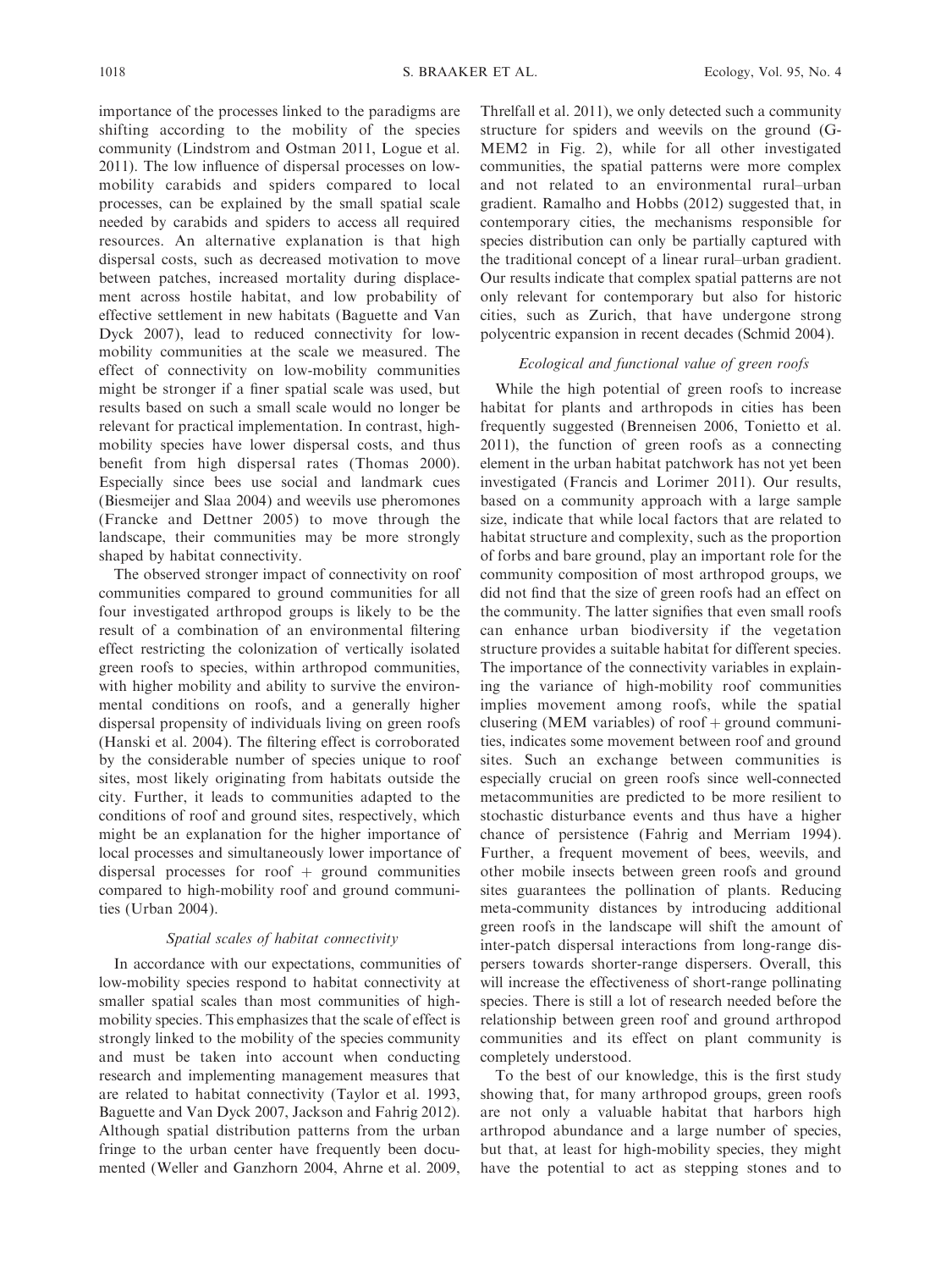

FIG. 3. Variation partitioning of local (Loc), land cover (Land), and connectivity (Con) variables that explain variance in community composition of low- (carabids and spiders) and high- (weevils and bees) mobility arthropod groups (mobility increases from left to right in each panel). From left to right, the proportion of relative variance explained by Loc, Land, and Con, split into pure and joint fractions (Loc\_Land represents the joint fraction of local and land cover variables) is shown. Symbols in squared brackets correspond to Fig. 1. The proportions of individual fractions per species group and community analysis (roof, ground, and roof + ground) sum to 100%. This means that for each arthropod group, all corresponding bars per row are the result of the same redundancy analysis (RDA) with variation partitioning analysis. For clarity, the joint fraction of all three environmental sets (Loc\_Land\_Con) is not represented since it is small and would be equally present in every bar of any analysis.

increase the permeability of the city. It is thus desirable to both improve the design (local variables) of green roofs in order to increase their ecological value, and to integrate green roofs into connectivity concepts of urban planning and management strategies.

## **ACKNOWLEDGMENTS**

We would like to thank all property owners who gave us access to green roofs and ground sites. For valuable discussions, help with field work, and species determination, we would like to thank F. Bontadina, J. Amacker, F. Fibbioli, U. Kormann (plants), Y. Chittaro (carabids), X. Heer (spiders), C. Germann (weevils), and J. Straka (bees). S. Hose, B. Tschander and K. Hindenlang kindly supported the development of this study. We thank C. Gautschi for the English corrections. The City of Zurich (Gruen Stadt Zurich, GSZ) kindly supported our study. GIS layers were obtained from the Swiss Federal Office of Topography (Vector25 Swisstopo, 2011, DV03594) and from GSZ (Biotoptypenkartierung, 2010). This study was financed by CCES of the ETH Zurich and was part of the project ENHANCE.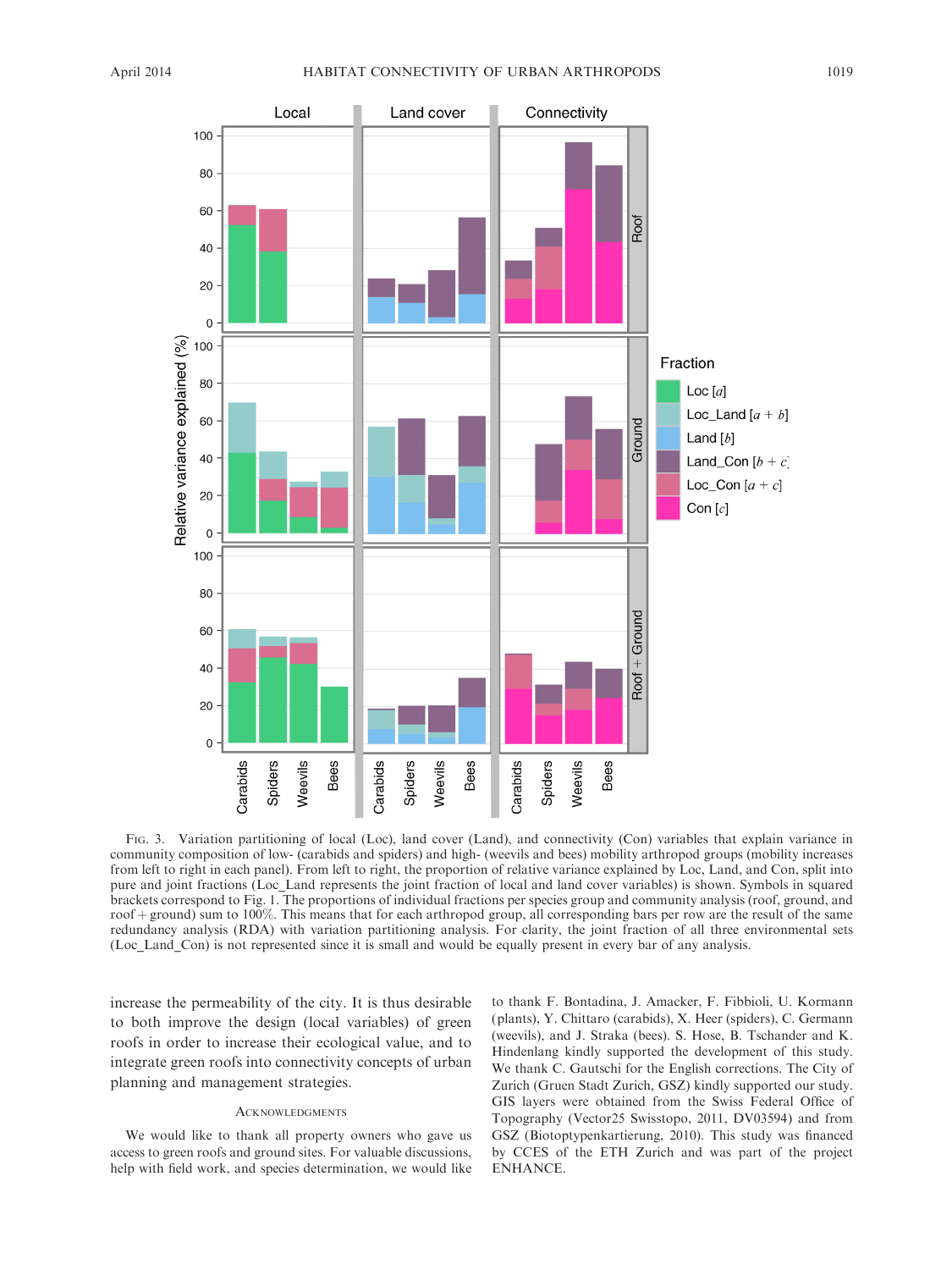#### LITERATURE CITED

- Ahrne, K., J. Bengtsson, and T. Elmqvist. 2009. Bumble bees (Bombus spp) along a gradient of increasing urbanization. PLoS ONE 4(5):e5574.
- Alberti, M. 2005. The effects of urban patterns on ecosystem function. International Regional Science Review 28:168–192.
- Baguette, M., and H. Van Dyck. 2007. Landscape connectivity and animal behavior: functional grain as a key determinant for dispersal. Landscape Ecology 22:1117–1129.
- Baranyi, G., S. Saura, J. Podani, and F. Jordan. 2011. Contribution of habitat patches to network connectivity: Redundancy and uniqueness of topological indices. Ecological Indicators 11:1301–1310.
- Bates, A. J., J. P. Sadler, A. J. Fairbrass, S. J. Falk, J. D. Hale, and T. J. Matthews. 2011. Changing bee and hoverfly pollinator assemblages along an urban-rural gradient. PLoS ONE 6(8):e23459.
- Bell, J. R., D. A. Bohan, E. M. Shaw, and G. S. Weyman. 2005. Ballooning dispersal using silk: world fauna, phylogenies, genetics and models. Bulletin of Entomological Research 95: 69–114.
- Berndtsson, J. C. 2010. Green roof performance towards management of runoff water quantity and quality: A review. Ecological Engineering 36:351–360.
- Biesmeijer, J. C., and E. J. Slaa. 2004. Information flow and organization of stingless bee foraging. Apidologie 35:143– 157.
- Biotoptypenkartierung der Stadt Zürich. 2010. Gruen Stadt Zürich (GSZ), Zürich, Switzerland. https://www. stadt-zuerich.ch/ted/de/index/gsz/planung\_u\_bau/inventare und grundlagen/naturschutz-inventar und kartierungen. secure.html
- Bivand, R. 2011. spdep: Spatial dependence: weighting schemes, statistics and models. http://CRAN.R-project.org/ package=spdep
- Blanchet, F. G., P. Legendre, and D. Borcard. 2008. Forward selection of explanatory variables. Ecology 89:2623–2632.
- Borcard, D., F. Gillet, and P. Legendre, editors. 2011. Numerical ecology with R. Springer, New York, New York, **I**ISA.
- Brenneisen, S. 2006. Space for urban wildlife: Designing green roofs as habitats in Switzerland. Urban Habitats 4:27–36.
- Burnham, K. P., and D. R. Anderson. 2002. Model selection and multimodel inference: a practical information-theoretic approach. Second edition. Springer, New York, New York, USA.
- Clobert, J., J. F. Le Galliard, J. Cote, S. Meylan, and M. Massot. 2009. Informed dispersal, heterogeneity in animal dispersal syndromes and the dynamics of spatially structured populations. Ecology Letters 12:197–209.
- Dallimer, M., Z. Y. Tang, P. R. Bibby, P. Brindley, K. J. Gaston, and Z. G. Davies. 2011. Temporal changes in greenspace in a highly urbanized region. Biology Letters 7: 763–766.
- Dray, S. 2010. spacemakeR: Spatial modelling. R package version 0.0-5. http://R-Forge.R-project.org/projects/sedar/
- Dray, S., P. Legendre, and P. R. Peres-Neto. 2006. Spatial modelling: a comprehensive framework for principal coordinate analysis of neighbour matrices (PCNM). Ecological Modelling 196:483–493.
- Duelli, P., M. K. Obrist, and D. R. Schmatz. 1999. Biodiversity evaluation in agricultural landscapes: above-ground insects. Agriculture Ecosystems and Environment 74:33–64.
- Fahrig, L., and G. Merriam. 1994. Conservation of fragmented populations. Conservation Biology 8:50–59.
- Francis, R. A., and J. Lorimer. 2011. Urban reconciliation ecology: The potential of living roofs and walls. Journal of Environmental Management 92:1429–1437.
- Francke, W., and K. Dettner. 2005. Chemical signalling in beetles. Pages 85–166 in S. Schulz, editor. Chemistry of

pheromones and other semiochemicals II. Springer, Berlin, Germany.

- Fuller, R. A., K. N. Irvine, P. Devine-Wright, P. H. Warren, and K. J. Gaston. 2007. Psychological benefits of greenspace increase with biodiversity. Biology Letters 3:390–394.
- Gedge, D., and G. Kadas. 2005. Green roofs and biodiversity. Biologist 52:161–169.
- Griffith, D. A., and P. R. Peres-Neto. 2006. Spatial modeling in ecology: The flexibility of eigenfunction spatial analyses. Ecology 87:2603–2613.
- Grime, J. P. 1977. Evidence for existence of 3 primary strategies in plants and its relevance to ecological and evolutionary theory. American Naturalist 111:1169–1194.
- Grimm, N. B., S. H. Faeth, N. E. Golubiewski, C. L. Redman, J. G. Wu, X. M. Bai, and J. M. Briggs. 2008. Global change and the ecology of cities. Science 319:756–760.
- Hanski, I., C. Erälahti, M. Kankare, O. Ovaskainen, and H. Siren. 2004. Variation in migration propensity among individuals maintained by landscape structure. Ecology Letters 7:958–966.
- Hawkins, B. A., J. A. F. Diniz, L. M. Bini, P. De Marco, and T. M. Blackburn. 2007. Red herrings revisited: spatial autocorrelation and parameter estimation in geographical ecology. Ecography 30:375–384.
- Hennig, E. I., and J. Ghazoul. 2011. Plant-pollinator interactions within the urban environment. Perspectives in Plant Ecology, Evolution, and Systematics 13:137–150.
- Jackson, H. B., and L. Fahrig. 2012. What size is a biologically relevant landscape? Landscape Ecology 27:929–941.
- Legendre, P., D. Borcard, and P. R. Peres-Neto. 2005. Analyzing beta diversity: Partitioning the spatial variation of community composition data. Ecological Monographs 75: 435–450.
- Legendre, P., and E. D. Gallagher. 2001. Ecologically meaningful transformations for ordination of species data. Oecologia 129:271–280.
- Leibold, M. A. et al. 2004. The metacommunity concept: a framework for multi-scale community ecology. Ecology Letters 7:601–613.
- Lindstrom, E. S., and O. Ostman. 2011. The importance of dispersal for bacterial community composition and functioning. PLoS ONE 6(10):e25883.
- Logue, J. B., N. Mouquet, H. Peter, H. Hillebrand, and Metacommunity Working Group. 2011. Empirical approaches to metacommunities: a review and comparison with theory. Trends in Ecology and Evolution 26:482–491.
- Lundholm, J. T., and P. J. Richardson. 2010. Habitat analogues for reconciliation ecology in urban and industrial environments. Journal of Applied Ecology 47:966–975.
- Maurer, U., T. Peschel, and S. Schmitz. 2000. The flora of selected urban land-use types in Berlin and Potsdam with regard to nature conservation in cities. Landscape and Urban Planning 46:209–215.
- McGarigal, K., S. A. Cushman, and E. Ene. 2012. FRAG-STATS v4: spatial pattern analysis program for categorical and continuous maps. University of Massachusetts, Amherst, Massachusetts, USA.
- McIntyre, N. E., J. Rango, W. F. Fagan, and S. H. Faeth. 2001. Ground arthropod community structure in a heterogeneous urban environment. Landscape and Urban Planning 52:257– 274.
- Oberndorfer, E., J. Lundholm, B. Bass, R. R. Coffman, H. Doshi, N. Dunnett, S. Gaffin, M. Kohler, K. K. Y. Liu, and B. Rowe. 2007. Green roofs as urban ecosystems: Ecological structures, functions, and services. BioScience 57:823–833.
- Öckinger, E., A. Dannestam, and H. G. Smith. 2009a. The importance of fragmentation and habitat quality of urban grasslands for butterfly diversity. Landscape and Urban Planning 93:31–37.
- Öckinger, E., M. Franzen, M. Rundlöf, and H. G. Smith. 2009b. Mobility-dependent effects on species richness in